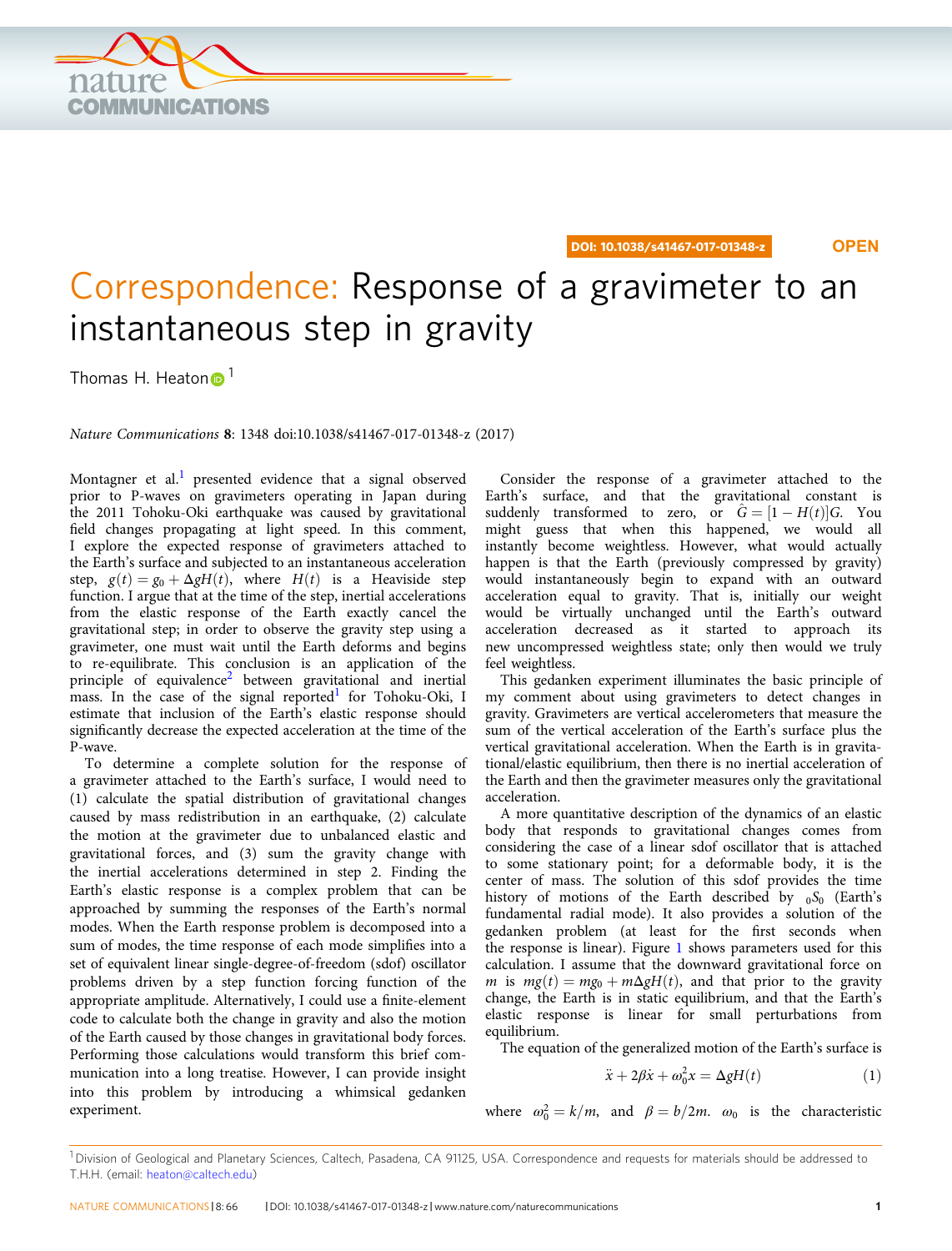<span id="page-1-0"></span>frequency at which the Earth oscillates about its new equilibrium (about  $8.1 \times 10^{-4}$  Hz), and  $2\beta = \frac{\omega_0}{\sqrt{\frac{1}{2} + Q^2}} \approx \frac{\omega_0}{Q}$ , where  $Q_{0.50} \approx 5500$  for  $0.50$ . The motions for small times can be determined by recognizing that the third term in (1) is negligible at short times  $(x$  is initially zero). That is, for short times,

$$
\ddot{x} - \Delta g H(t) \approx -2\beta \dot{x} \tag{2}
$$

Since the system is initially at rest (i.e., equilibrium),  $\dot{x}(t=0) = 0$ , and then  $\ddot{x} - \Delta g H(t) \rightarrow 0$  when  $t \rightarrow 0$ . The full solution of  $(1)$  with at-rest initial conditions is

$$
x(t) = \frac{-\Delta g H(t)}{\omega_0^2} \left[ 1 - e^{-\beta t} \cos(\omega_1 t) - \frac{\beta e^{-\beta t}}{\omega_1} \sin(\omega_1 t) \right]
$$
  

$$
\approx \frac{-\Delta g H(t)}{\omega_0^2} \left[ 1 - e^{-\beta t} \cos(\omega_1 t) - \frac{e^{-\beta t}}{Q} \sin(\omega_1 t) \right]
$$
(3)

where  $\omega_1 \equiv \sqrt{\omega_0^2 - \beta^2}$ . Taking time derivatives of (3),

$$
\dot{x}(t) = \frac{-\Delta g H(t)}{\omega_0} e^{-\beta t} \sin(\omega_1 t) \tag{4}
$$

And

$$
\ddot{x}(t) = \frac{-\Delta g H(t)}{\omega_0} e^{-\beta t} [-\beta \sin(\omega_1 t) + \omega_1 \cos(\omega_1 t)]
$$
  

$$
\approx \frac{-\Delta g H(t)}{\omega_0} e^{-\beta t} \left[ \omega_1 \cos(\omega_1 t) - \frac{1}{Q} \sin(\omega_1 t) \right]
$$
(5)

If the damping is small  $(\omega_0 \gg \beta)$ , then  $\omega_1 \approx \omega_0$  and

$$
x(t) \approx \frac{-\Delta g H(t)}{\omega_0^2} [1 - \cos(\omega_0 t)] \tag{6}
$$

and

$$
\ddot{x}(t) \approx -\Delta g H(t) \cos(\omega_0 t) \tag{7}
$$

The total vertical acceleration of the mass (inertial acceleration plus gravity) is then

$$
\ddot{x}(t) - \Delta g H(t) \approx -\Delta g H(t) [1 - \cos(\omega_0 t)] \tag{8}
$$

Notice that as  $t \to 0^+$ , the inertial response of the Earth,  $\ddot{x}(t)$ , exactly cancels the gravitational change  $\Delta g$ . This is because inertial accelerations from unbalanced elastic forces are indistinguishable from unbalanced gravitational accelerations. Notice that this cancelling effect is lessened if the damping is increased; there is a second term in (5) that increases as  $\frac{1}{Q}\sin(\omega_1 t)$ . This term is from viscous forces that are not part of the static equilibrium problem, and this term grows linearly with time. If the Earth was heavily damped, then the gravitational forces would be easier to observe with an accelerometer. However, since  $Q$  of the Earth is large  $(>500)$ , this damping term is very small.

Assuming that the elastic response of the Earth is approximately given by  $_0S_0$ , I used (6) to estimate that the acceleration signal after 12s would be about  $2 \times 10^{-3} \Delta g$ . Even after 120s, it only grows to 0.19  $\Delta g$ .

Although this simple sdof gedanken problem is a gross oversimplification of the Earth's response, it does allow us to guess that the acceleration response at a point will include the inertial effects of changing the gravimeter's initial equilibrium position to a new equilibrium position appropriate for the gravity perturbation. The gravimeter will then oscillate about that new position until the motions damp out (from inelastic and radiation damping). Nevertheless, the initial acceleration of the gravimeter will be equal and



Fig. 1 Schematic showing the parameters used to describe the acceleration of an elastically supported mass in the presence of a downward gravitational acceleration with an instantaneous step of  $\Delta g$ . x is upward motion with respect to elastic/gravitational equilibrium

opposite to the gravity change. Considering the Tohoku earthquake, there are only two plausible length/time scales to determine this oscillation period; the first is the Earth's dimension (as in  $_0S_0$ ), and the second is the source–observer distance. For the Tohoku earthquake, the travel time of elastic deformations between the source and observer seems to be the natural scale. I speculate that the effective period will be on the order of 500 s, which is four times the S-wave travel time.  $Q_S$  for this deformation may be about 500. That is, I hypothesize that the net acceleration on a gravimeter is approximately

$$
\ddot{x}(t) - \Delta g H(t) \approx -\Delta g H(t) \left[ 1 - \cos \left( \frac{2\pi t}{T_R} \right) \right]
$$
 (9)

Where  $T_R \approx 4R/c_s$ , R is the hypocentral distance and  $c_S$  is the shear wave velocity. If the gravity signal is changing with time as  $\Delta g(t)$ , then the expected gravimeter signal is

$$
\ddot{x}(t) - \Delta g(t) \approx -\Delta \dot{g}(t) * H(t) \left[ 1 - \cos \left( \frac{\pi c_S t}{2R} \right) \right]
$$
 (10)

Where  $*$  is the convolution operator. For short times after the earthquake origin, a Taylor expansion of the cosine can be used to approximate (10) as

$$
\ddot{x}(t) - \Delta g(t) \approx -\Delta \dot{g}(t) * H(t) 2\pi \left(\frac{t}{T_0}\right)^2
$$
\n
$$
= \frac{-2\pi}{T_R^2} \iint \Delta g(t) dt^2
$$
\n(11)

Therefore, the expected gravimeter signal for the Tohoku earthquake that is shown in Fig. 4a of Montagner et al.<sup>[1](#page-2-0)</sup>, should be modified as Zz

$$
\text{gravimeter output} \approx 10^{-3} \iint \Delta g(t) dt^2 \tag{12}
$$

This means that the gravimeter response is very sluggish with time and it is poorly suited to rapidly detect earthquakes as is required for seismic early warning. Examination of Fig. 4b from Montagner et al.<sup>1</sup> shows that their predicted gravitational signal significantly overpredicts the accelerations recorded by the gravimeter. Perhaps modification of their predicted acceleration with the convolution of (11) will produce better agreement with the observation.

Data sharing is not applicable to this article as no data sets were generated or analyzed during the current study.

Received: 17 January 2017 Accepted: 12 September 2017 Published online: 17 October 2017